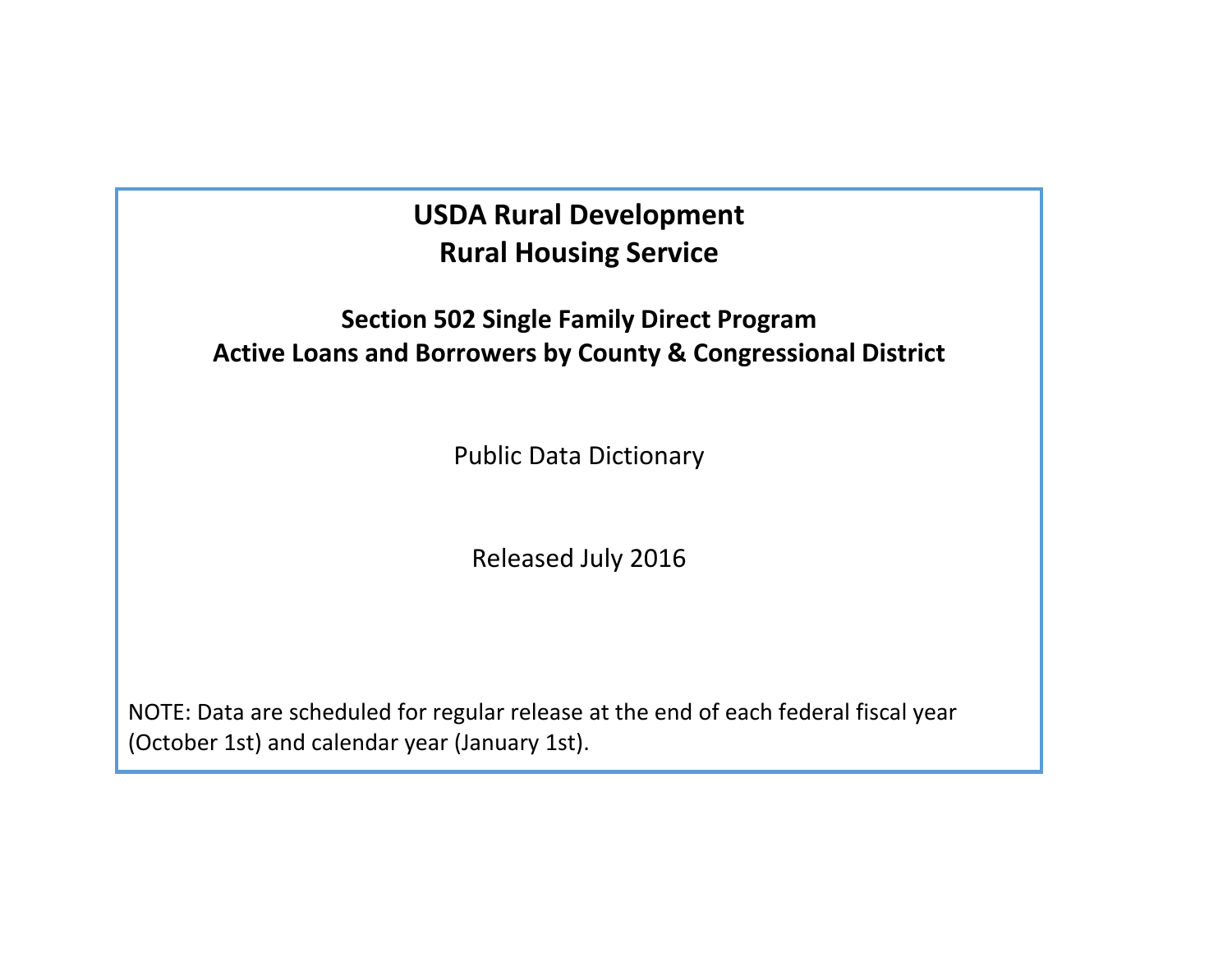### USDA Rural Development Section 502 Single Family Direct Borrowers by County

| <b>Variable</b>                      | <b>Description</b>                                                             |
|--------------------------------------|--------------------------------------------------------------------------------|
| <b>State-County FIPS</b>             | <b>State-County FIPS code</b>                                                  |
| <b>Total Borrowers</b>               | Number of Active Borrowers with Primary Section 502 Direct Loan                |
| Number of Borrowers by Income Level  | Number of borrower households earning at or below 50% of AMFI according to HUD |
| Code: Very Low Income                | limits active at time of origination                                           |
| Number of Borrowers by Income Level  | Number of borrower households earning between 50% of AMFI and 80% of AMFI      |
| Code: Low Income                     | according to HUD limits active at time of origination                          |
| Race: American Indian/Alaskan Native | Number of borrowers by race: American Indian/Alaskan Native                    |
| Race: Asian                          | Number of borrowers by race: Asian                                             |
| Race: Black/African-American         | Number of borrowers by race: Black/African-American                            |
| Race: Hawaiian/Pacific Islander      | Number of borrowers by race: Hawaiian/Pacific Islander                         |
| Race: White                          | Number of borrowers by race: White                                             |
| Ethnicity: Hispanic                  | Number of borrowers by ethnicity: Hispanic                                     |
| <b>Marital Status: Married</b>       | Number of borrowers who report married as marital status                       |
| Average Number of Children           | Average number of children in borrower household                               |
| Average Household Size               | Average household size of borrower household                                   |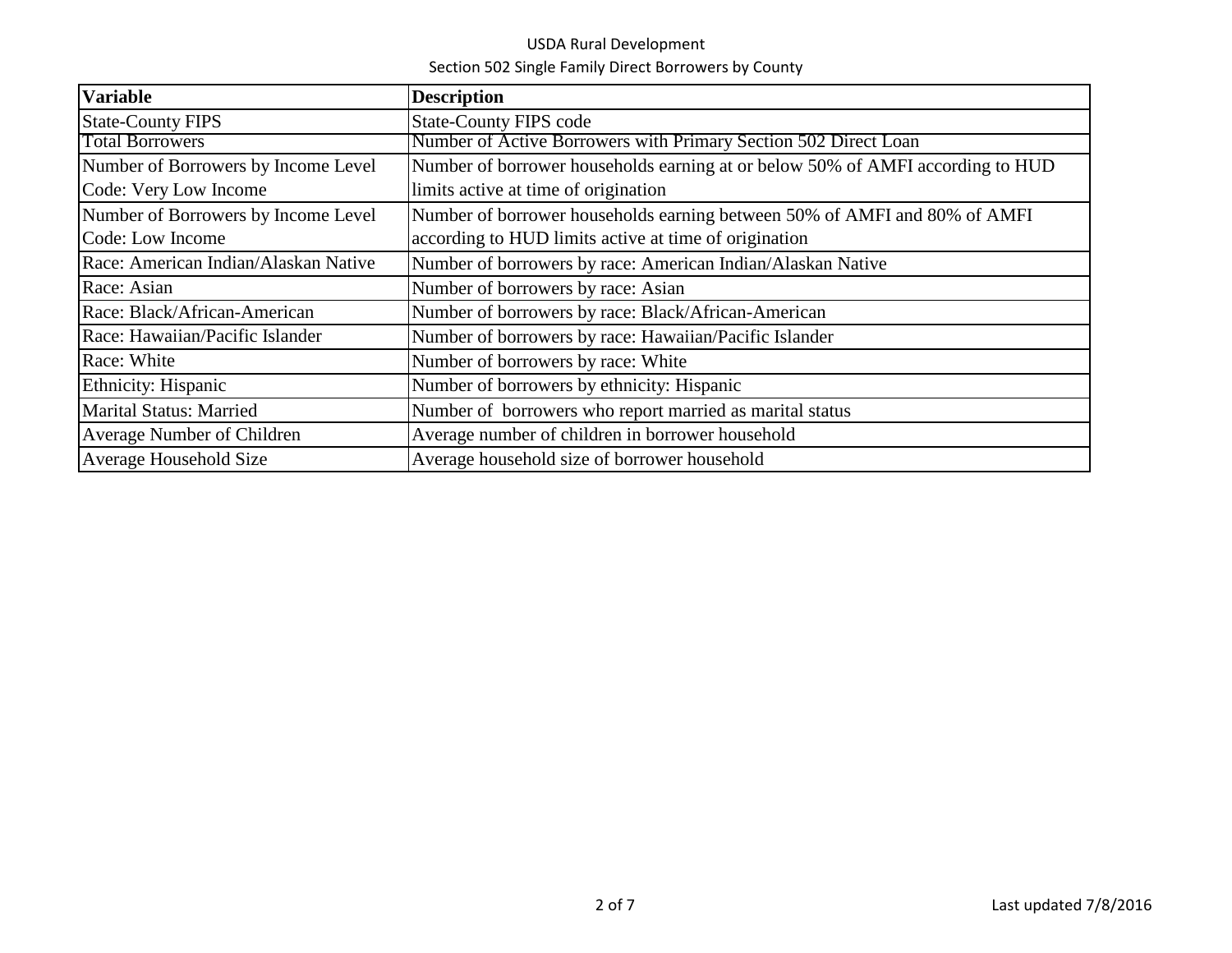### USDA Rural Development Section 502 Single Family Direct Loans by County

| <b>Variable</b>                                   | <b>Description</b>                                                                                                                                                                                                                                                                                                                                                                                                                                                                          |
|---------------------------------------------------|---------------------------------------------------------------------------------------------------------------------------------------------------------------------------------------------------------------------------------------------------------------------------------------------------------------------------------------------------------------------------------------------------------------------------------------------------------------------------------------------|
| <b>State-County FIPS</b>                          | <b>State-County FIPS code</b>                                                                                                                                                                                                                                                                                                                                                                                                                                                               |
| <b>Total Loans</b>                                | Number of active primary Section 502 Direct Loans                                                                                                                                                                                                                                                                                                                                                                                                                                           |
| Average Loan Amount: All Loans                    | Average loan amount for all active loans                                                                                                                                                                                                                                                                                                                                                                                                                                                    |
| Average Loan Amount: Originated FY 2015+          | Average loan amount for active loans originated Fiscal Year 2015 and beyond                                                                                                                                                                                                                                                                                                                                                                                                                 |
|                                                   | Average loan amount for active loans originated Fiscal Year 2010 through Fiscal                                                                                                                                                                                                                                                                                                                                                                                                             |
| Average Loan Amount: Originated FY 2010-2014      | <b>Year 2014</b>                                                                                                                                                                                                                                                                                                                                                                                                                                                                            |
| Average Loan Amount: Originated FY 2005-2009      | Average loan amount for active loans originated Fiscal Year 2005 through Fiscal<br><b>Year 2009</b>                                                                                                                                                                                                                                                                                                                                                                                         |
| Average Loan Amount: Originated FY 2000-2004      | Average loan amount for active loans originated Fiscal Year 2000 through Fiscal<br><b>Year 2004</b>                                                                                                                                                                                                                                                                                                                                                                                         |
| Average Loan Amount: Originated FY 1995-1999      | Average loan amount for active loans originated Fiscal Year 1995 through Fiscal<br><b>Year 1999</b>                                                                                                                                                                                                                                                                                                                                                                                         |
| Average Loan Amount: Originated FY 1990-1994      | Average loan amount for active loans originated Fiscal Year 1990 through Fiscal<br>Year 1994                                                                                                                                                                                                                                                                                                                                                                                                |
| Average Loan Amount: Originated FY 1985-1989      | Average loan amount for active loans originated Fiscal Year 1985 through Fiscal<br><b>Year 1989</b>                                                                                                                                                                                                                                                                                                                                                                                         |
| Average Loan Amount: Originated FY 1980-1984      | Average loan amount for active loans originated Fiscal Year 1980 through Fiscal<br><b>Year 1984</b>                                                                                                                                                                                                                                                                                                                                                                                         |
| Average Loan Amount: Originated FY 1979 and older | Average loan amount for active loans originated Fiscal Year 1979 and prior                                                                                                                                                                                                                                                                                                                                                                                                                  |
|                                                   | Number of Section 502 Direct Loans made to homebuyer participants in the<br>Section 523 Mututal Self-Help Housing program, which provides grants to<br>qualified organizations to help them carry out local self-help housing construction<br>projects. Grant recipients supervise groups of very-low- and low-income<br>individuals and families as they construct their own homes in rural areas. The<br>group members provide most of the construction labor on each other's homes, with |
| Self Help Loan                                    | technical assistance from the organization overseeing the project.                                                                                                                                                                                                                                                                                                                                                                                                                          |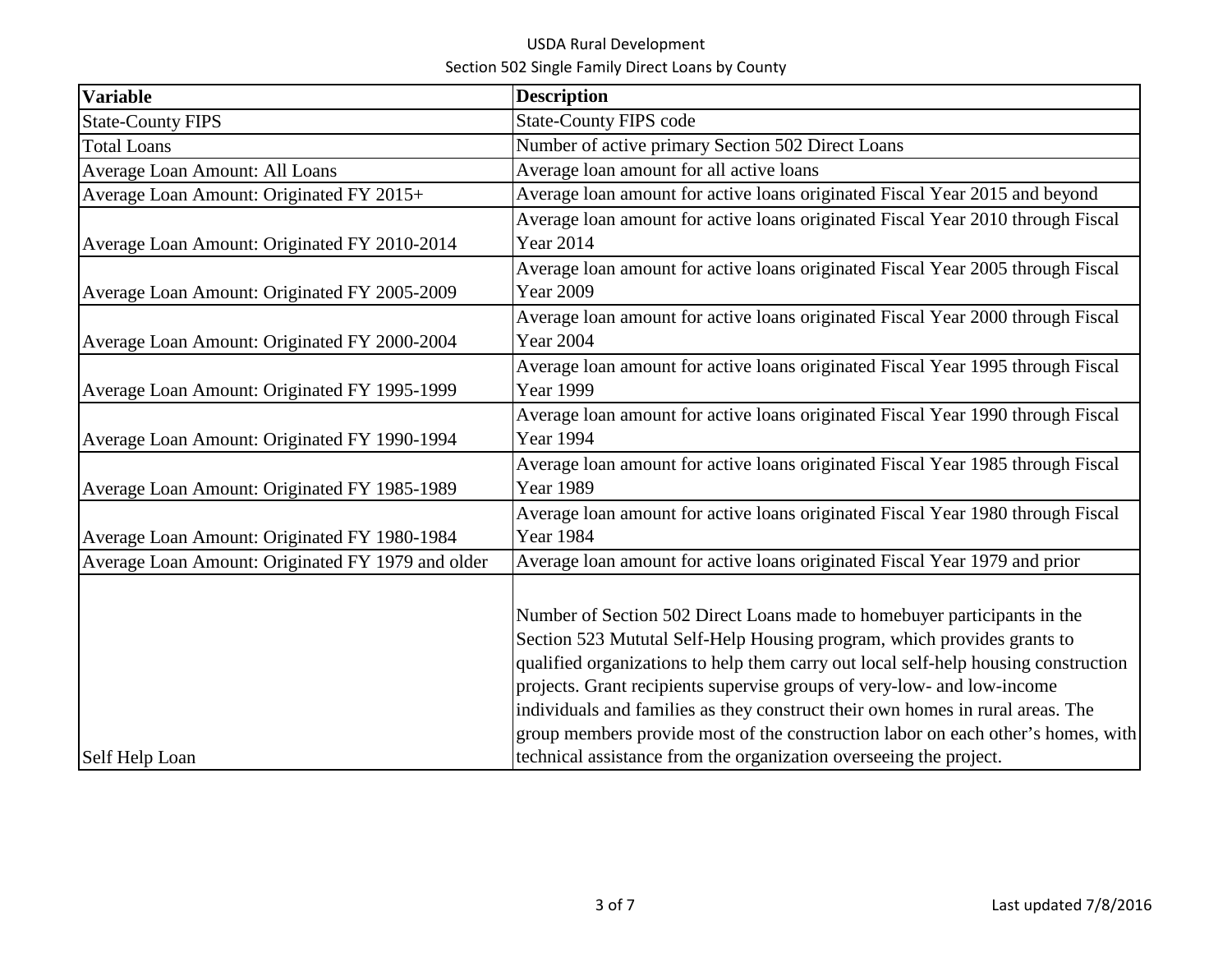### USDA Rural Development Section 502 Single Family Direct Loans by County

| <b>Variable</b> | <b>Description</b>                                                               |
|-----------------|----------------------------------------------------------------------------------|
|                 | Number of Section 502 Direct leveraged loans. A leveraged loan is an Agency loan |
|                 | that is supplemented by an affordable housing loan or grant from another funding |
|                 | source that is provided at the same time the Agency loan is closed. Sources of   |
|                 | leveraged funds include market rate financing (with restrictions) and other      |
|                 | subsidized financing including grants without long-term restrictions, forgivable |
|                 | loans, deferred payment loans, and affordable housing loans offered by state and |
| Leveraged Loan  | local government agencies.                                                       |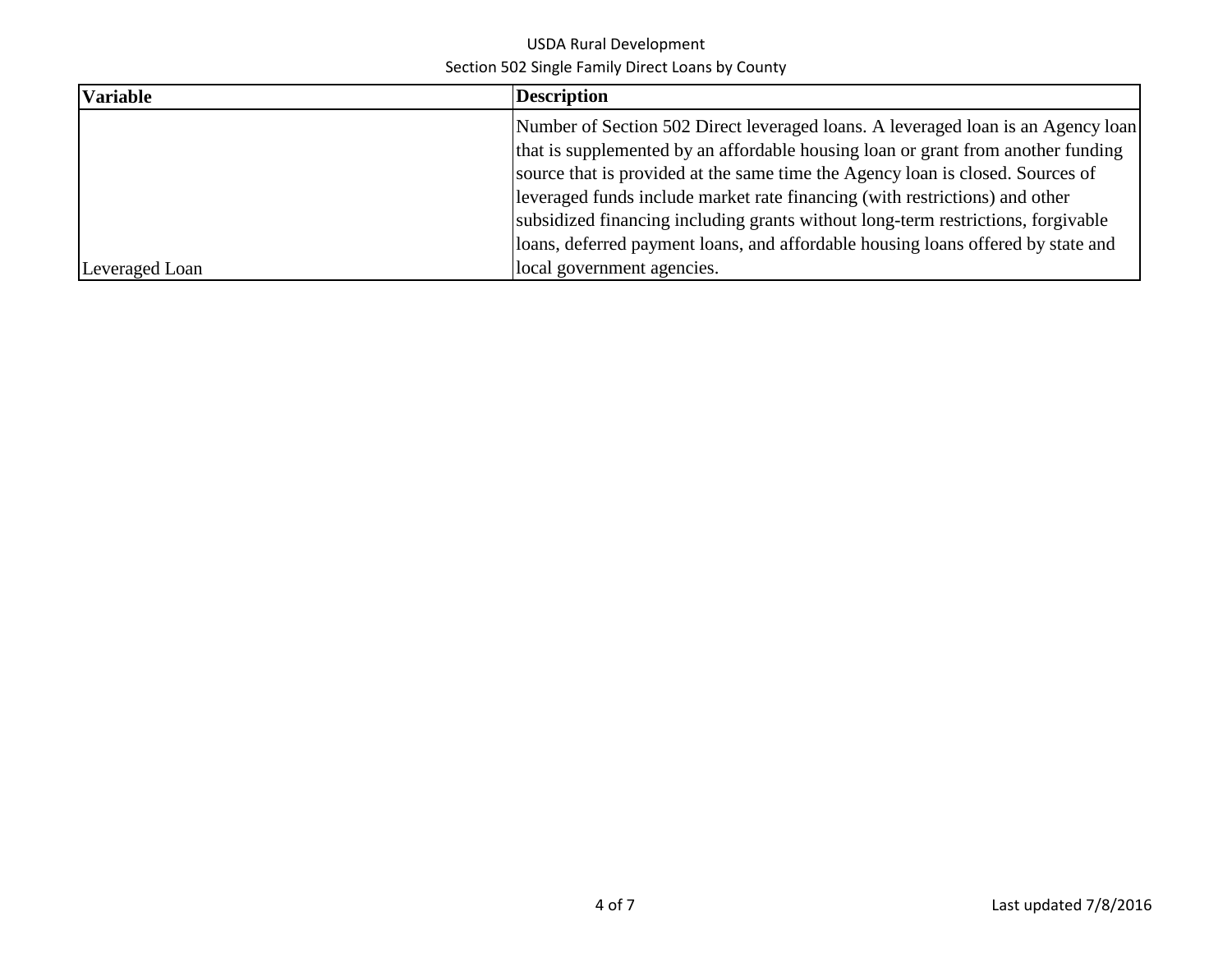#### USDA Rural Development Section 502 Single Family Direct Borrowers by Congressional District

| <b>Variable</b>                                | <b>Description</b>                                                             |
|------------------------------------------------|--------------------------------------------------------------------------------|
| <b>State</b>                                   | <b>State Abbreviation or FIPS</b>                                              |
| Congressional District                         | Congressional District code                                                    |
| <b>Total Borrowers</b>                         | Number of active borrowers with primary Section 502 Direct Loan                |
| Number of Borrowers by Income Level Code: Very | Number of borrower households earning at or below 50% of AMFI according to HUD |
| Low Income                                     | limits active at time of origination                                           |
| Number of Borrowers by Income Level Code: Low  | Number of borrower households earning between 50% of AMFI and 80% of AMFI      |
| Income                                         | according to HUD limits active at time of origination                          |
| Race: American Indian/Alaskan Native           | Number of borrowers by race: American Indian/Alaskan Native                    |
| Race: Asian                                    | Number of borrowers by race: Asian                                             |
| Race: Black/African-American                   | Number of borrowers by race: Black/African-American                            |
| Race: Hawaiian/Pacific Islander                | Number of borrowers by race: Hawaiian/Pacific Islander                         |
| Race: White                                    | Number of borrowers by race: White                                             |
| Ethnicity: Hispanic                            | Number of borrowers by ethnicity: Hispanic                                     |
| <b>Marital Status: Married</b>                 | Number of borrowers who report married as marital status                       |
| Average Number of Children                     | Average number of children in borrower household                               |
| Average Household Size                         | Average household size of borrower household                                   |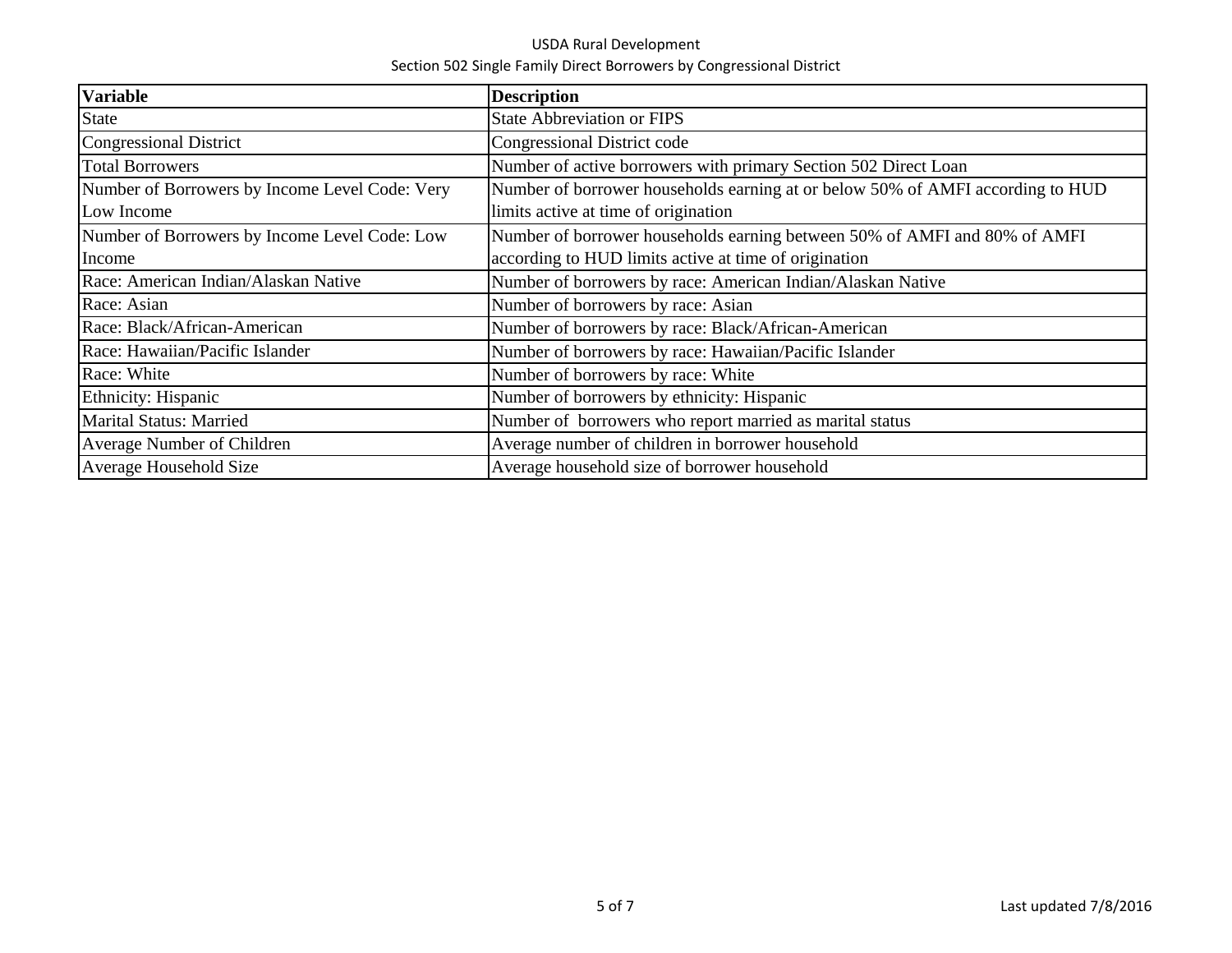### USDA Rural Development Section 502 Single Family Direct Loans by Congressional District

| <b>Variable</b>                                   | <b>Description</b>                                                                                                                                                                                                                                                                                                                                                                                                                                                                                                                                                |
|---------------------------------------------------|-------------------------------------------------------------------------------------------------------------------------------------------------------------------------------------------------------------------------------------------------------------------------------------------------------------------------------------------------------------------------------------------------------------------------------------------------------------------------------------------------------------------------------------------------------------------|
| <b>State</b>                                      | <b>State Abbreviation or FIPS</b>                                                                                                                                                                                                                                                                                                                                                                                                                                                                                                                                 |
| <b>Congressional District</b>                     | <b>Congressional District code</b>                                                                                                                                                                                                                                                                                                                                                                                                                                                                                                                                |
| <b>Total Loans</b>                                | Number of active primary Section 502 Direct Loans                                                                                                                                                                                                                                                                                                                                                                                                                                                                                                                 |
| Average Loan Amount: All Loans                    | Average loan amount for all active loans                                                                                                                                                                                                                                                                                                                                                                                                                                                                                                                          |
| Average Loan Amount: Originated FY 2015+          | Average loan amount for active loans originated Fiscal Year 2015 and beyond                                                                                                                                                                                                                                                                                                                                                                                                                                                                                       |
| Average Loan Amount: Originated FY 2010-2014      | Average loan amount for active loans originated Fiscal Year 2010 through Fiscal<br><b>Year 2014</b>                                                                                                                                                                                                                                                                                                                                                                                                                                                               |
| Average Loan Amount: Originated FY 2005-2009      | Average loan amount for active loans originated Fiscal Year 2005 through Fiscal<br><b>Year 2009</b>                                                                                                                                                                                                                                                                                                                                                                                                                                                               |
| Average Loan Amount: Originated FY 2000-2004      | Average loan amount for active loans originated Fiscal Year 2000 through Fiscal<br><b>Year 2004</b>                                                                                                                                                                                                                                                                                                                                                                                                                                                               |
| Average Loan Amount: Originated FY 1995-1999      | Average loan amount for active loans originated Fiscal Year 1995 through Fiscal<br><b>Year 1999</b>                                                                                                                                                                                                                                                                                                                                                                                                                                                               |
| Average Loan Amount: Originated FY 1990-1994      | Average loan amount for active loans originated Fiscal Year 1990 through Fiscal<br><b>Year 1994</b>                                                                                                                                                                                                                                                                                                                                                                                                                                                               |
| Average Loan Amount: Originated FY 1985-1989      | Average loan amount for active loans originated Fiscal Year 1985 through Fiscal<br><b>Year 1989</b>                                                                                                                                                                                                                                                                                                                                                                                                                                                               |
| Average Loan Amount: Originated FY 1980-1984      | Average loan amount for active loans originated Fiscal Year 1980 through Fiscal<br><b>Year 1984</b>                                                                                                                                                                                                                                                                                                                                                                                                                                                               |
| Average Loan Amount: Originated FY 1979 and older | Average loan amount for active loans originated Fiscal Year 1979 and prior                                                                                                                                                                                                                                                                                                                                                                                                                                                                                        |
| Self Help Loan                                    | Number of Section 502 Direct Loans made to homebuyer participants in the<br>Section 523 Mututal Self-Help Housing program, which provides grants to<br>qualified organizations to help them carry out local self-help housing construction<br>projects. Grant recipients supervise groups of very-low- and low-income<br>individuals and families as they construct their own homes in rural areas. The<br>group members provide most of the construction labor on each other's homes,<br>with technical assistance from the organization overseeing the project. |